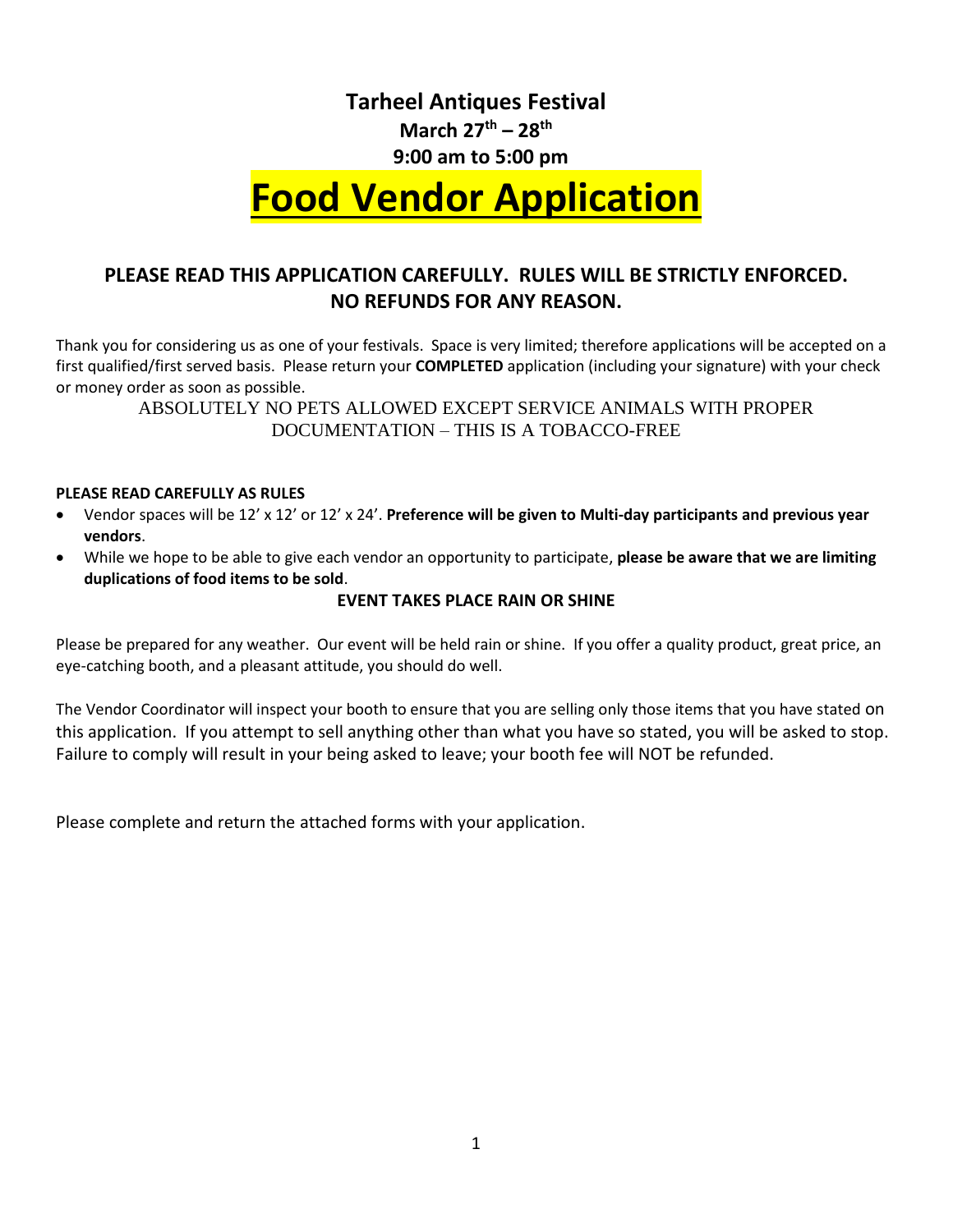## **NOTES:**

- 1. The Festival Committee reserves exclusive rights to the sale of bottle water and soft drinks. Other approved beverages can be sold at your booth with approval **(NO ALCOHOL CAN BE SOLD).**
- 2. You will not be allowed to set up before **Noon** on Friday, March26th. If your booth must be inspected, please have your booth available no later than **2:00 pm** on Friday or **7:00 am** on Saturday. The event opens to the public at mainly on Saturday and at 9:00 am on Sunday; you may begin selling as soon as you have passed inspection by the food committee. Friday is mainly a setup day but we may have individuals interested in previewing our vendors so you can sell if you wish. We cannot provide security overnight.
- 3. We reserve the right to exclude any vendor.
- 4. All vendors must have an approved fire extinguisher as required by the inspector
- 5. If your products require certain permits you will be required to present those prior to setup
- 6. **Maximum Booth Space is 12' x 12' or 12' X 24'**; Tables, tents, and chairs are **NOT** provided.
- 7. You only allowed to set up a dining area within your booth space with the 12' x 24' space option; space is ideally for food preparation and service only.
- 8. Electricity will not be provided but you are allowed to bring generators. Ideally we would like them as quiet as possible.
- 9. Take note of all of these allowances. Anyone violating any of them will be asked to leave and not invited back next year.

What are the dimensions of your booth, truck or trailer? (Your space must fit within the assigned area): \_\_\_\_\_\_\_\_\_\_\_\_\_\_\_\_\_\_\_\_\_\_\_\_\_\_\_\_\_\_\_\_\_\_\_\_\_\_\_\_\_\_\_\_\_\_\_\_\_\_\_\_\_\_\_\_\_\_\_\_\_\_\_\_\_\_\_\_\_\_\_\_\_\_\_\_\_\_\_\_\_\_\_\_\_

Please provide a description of all the items that you would like to sell (maximum number of items that can be sold is 5, please list them in order of your priority to improve your chances).

\_\_\_\_\_\_\_\_\_\_\_\_\_\_\_\_\_\_\_\_\_\_\_\_\_\_\_\_\_\_\_\_\_\_\_\_\_\_\_\_\_\_\_\_\_\_\_\_\_\_\_\_\_\_\_\_\_\_\_\_\_\_\_\_\_\_\_\_\_\_\_\_\_\_\_\_\_\_\_\_\_\_\_\_\_\_\_\_\_\_\_\_\_ \_\_\_\_\_\_\_\_\_\_\_\_\_\_\_\_\_\_\_\_\_\_\_\_\_\_\_\_\_\_\_\_\_\_\_\_\_\_\_\_\_\_\_\_\_\_\_\_\_\_\_\_\_\_\_\_\_\_\_\_\_\_\_\_\_\_\_\_\_\_\_\_\_\_\_\_\_\_\_\_\_\_\_\_\_\_\_\_\_\_\_\_\_ \_\_\_\_\_\_\_\_\_\_\_\_\_\_\_\_\_\_\_\_\_\_\_\_\_\_\_\_\_\_\_\_\_\_\_\_\_\_\_\_\_\_\_\_\_\_\_\_\_\_\_\_\_\_\_\_\_\_\_\_\_\_\_\_\_\_\_\_\_\_\_\_\_\_\_\_\_\_\_\_\_\_\_\_\_\_\_\_\_\_\_\_\_ \_\_\_\_\_\_\_\_\_\_\_\_\_\_\_\_\_\_\_\_\_\_\_\_\_\_\_\_\_\_\_\_\_\_\_\_\_\_\_\_\_\_\_\_\_\_\_\_\_\_\_\_\_\_\_\_\_\_\_\_\_\_\_\_\_\_\_\_\_\_\_\_\_\_\_\_\_\_\_\_\_\_\_\_\_